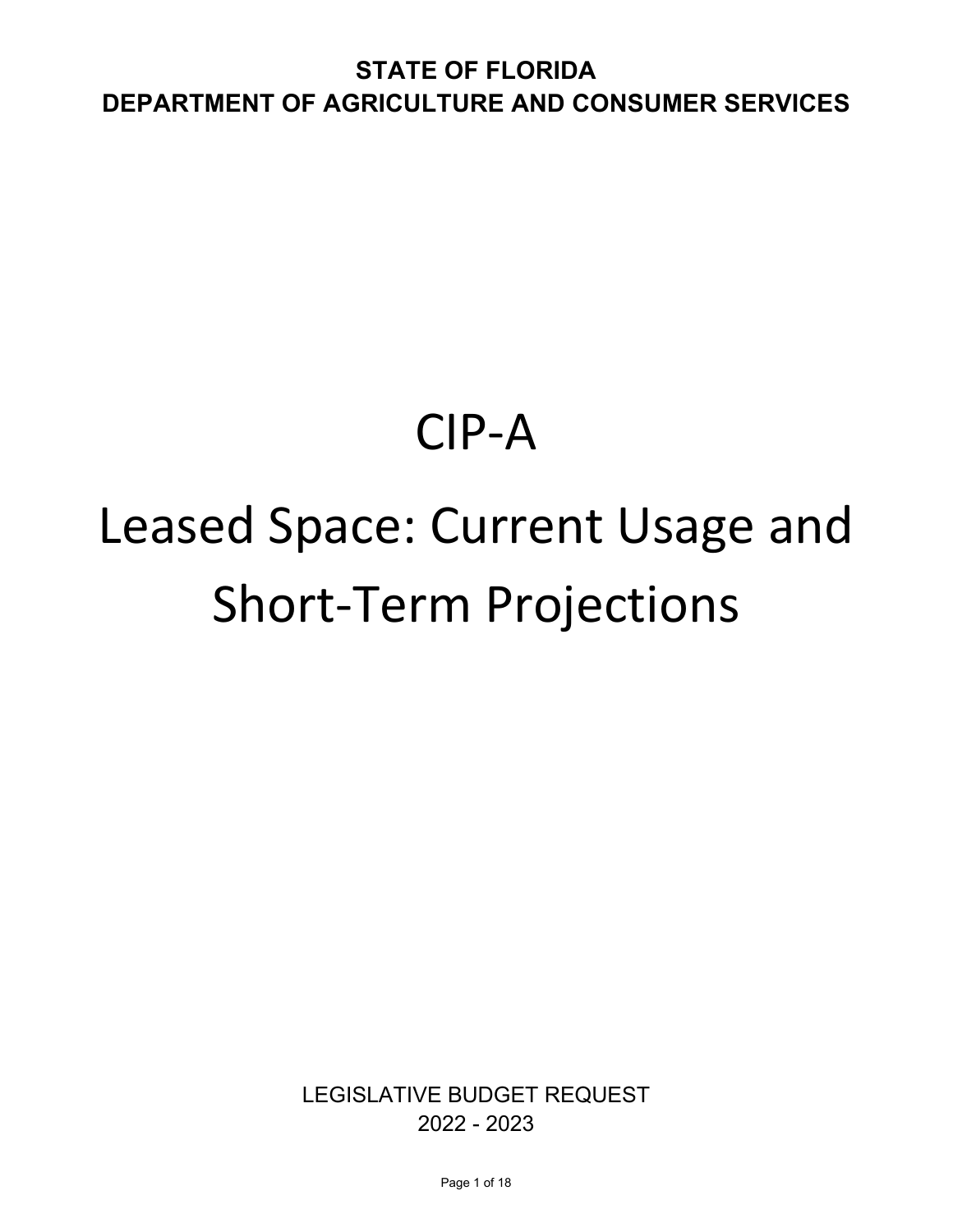| Agency:          |                                                                                                               | Department of Agriculture and Consumer Services |              |              |                               |              |              |  |  |
|------------------|---------------------------------------------------------------------------------------------------------------|-------------------------------------------------|--------------|--------------|-------------------------------|--------------|--------------|--|--|
| Service:         | <b>Agricultural Law Enforcement</b>                                                                           |                                                 |              |              |                               |              |              |  |  |
|                  |                                                                                                               |                                                 |              |              |                               |              |              |  |  |
|                  | LRPP NARRATIVE PAGES DESCRIBING SERVICE-LEVEL LEASE OPTIONS                                                   |                                                 |              |              |                               |              |              |  |  |
|                  | <b>Currently Occupied Space</b>                                                                               |                                                 |              |              | <b>Projected Leased Space</b> |              |              |  |  |
|                  | (square feet)                                                                                                 |                                                 |              |              | (square feet)                 |              |              |  |  |
| <b>STATE-</b>    | PRIVATELY-                                                                                                    |                                                 |              |              |                               |              |              |  |  |
| <b>OWNED</b>     | <b>OWNED</b>                                                                                                  | OTHER*                                          | FY 2022-2023 | FY 2023-2024 | FY 2024-2025                  | FY 2025-2026 | FY 2026-2027 |  |  |
| $\boldsymbol{0}$ | 14,086                                                                                                        | 184                                             | 14,270       | 14,270       | 14,270                        | 14,270       | 14,270       |  |  |
|                  |                                                                                                               |                                                 |              |              |                               |              |              |  |  |
|                  |                                                                                                               |                                                 |              |              |                               |              |              |  |  |
|                  | % of Total                                                                                                    |                                                 |              |              |                               |              |              |  |  |
|                  | Leased Space                                                                                                  |                                                 |              |              |                               |              |              |  |  |
|                  | Privately-Owned                                                                                               |                                                 |              |              |                               |              |              |  |  |
|                  | 99%                                                                                                           |                                                 |              |              |                               |              |              |  |  |
|                  |                                                                                                               |                                                 |              |              |                               |              |              |  |  |
|                  | <b>Annual Costs</b>                                                                                           |                                                 |              |              | <b>Projected Leased Space</b> |              |              |  |  |
|                  | (dollars)                                                                                                     |                                                 |              |              | (dollars)                     |              |              |  |  |
| <b>STATE-</b>    | PRIVATELY-                                                                                                    |                                                 |              |              |                               |              |              |  |  |
| <b>OWNED</b>     | <b>OWNED</b>                                                                                                  | OTHER*                                          | FY 2022-2023 | FY 2023-2024 | FY 2024-2025                  | FY 2025-2026 | FY 2026-2027 |  |  |
| \$0              | \$254,497                                                                                                     | \$0                                             | \$262,132    | \$269,996    | \$278,096                     | \$286,439    | \$295,032    |  |  |
|                  |                                                                                                               |                                                 |              |              |                               |              |              |  |  |
|                  |                                                                                                               |                                                 |              |              |                               |              |              |  |  |
|                  |                                                                                                               |                                                 |              |              |                               |              |              |  |  |
|                  |                                                                                                               |                                                 |              |              |                               |              |              |  |  |
|                  |                                                                                                               |                                                 |              |              |                               |              |              |  |  |
|                  |                                                                                                               |                                                 |              |              |                               |              |              |  |  |
|                  |                                                                                                               |                                                 |              |              |                               |              |              |  |  |
|                  |                                                                                                               |                                                 |              |              |                               |              |              |  |  |
|                  | If the agency is considering abrogating a facility lease, how much of the above payments reflect repayment of |                                                 |              |              |                               |              |              |  |  |
|                  | unamortized capital improvements pursuant to s. 216.043, F.S.?                                                |                                                 |              |              |                               |              |              |  |  |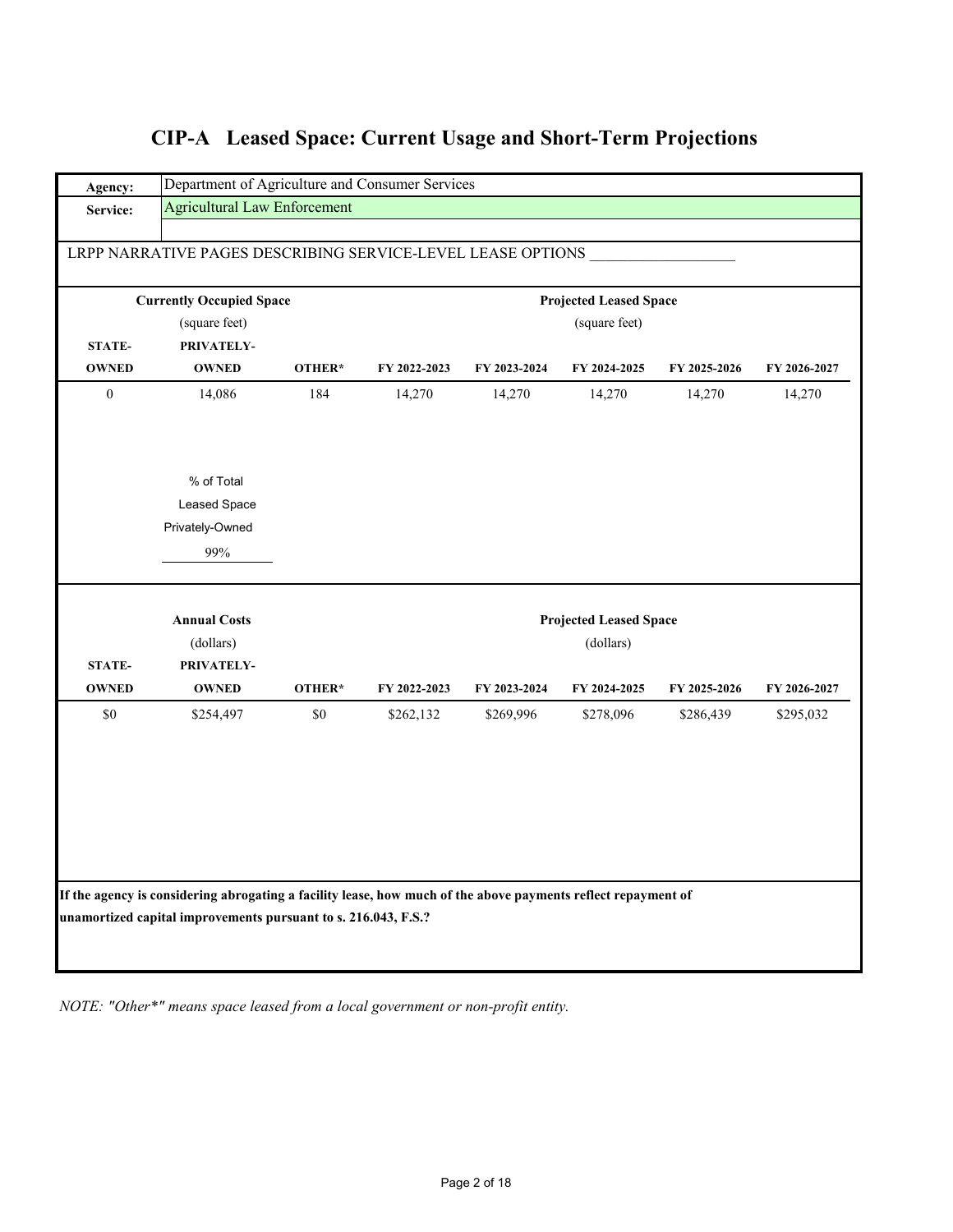| Agency:                       | Department of Agriculture and Consumer Services                                                                                                                                 |            |              |              |                               |              |              |
|-------------------------------|---------------------------------------------------------------------------------------------------------------------------------------------------------------------------------|------------|--------------|--------------|-------------------------------|--------------|--------------|
| Service:                      | <b>Agricultural Water Policy Coordination</b>                                                                                                                                   |            |              |              |                               |              |              |
|                               | LRPP NARRATIVE PAGES DESCRIBING SERVICE-LEVEL LEASE OPTIONS                                                                                                                     |            |              |              |                               |              |              |
|                               | <b>Currently Occupied Space</b>                                                                                                                                                 |            |              |              | <b>Projected Leased Space</b> |              |              |
|                               | (square feet)                                                                                                                                                                   |            |              |              | (square feet)                 |              |              |
| <b>STATE-</b>                 | PRIVATELY-                                                                                                                                                                      |            |              |              |                               |              |              |
| <b>OWNED</b>                  | <b>OWNED</b>                                                                                                                                                                    | OTHER*     | FY 2022-2023 | FY 2023-2024 | FY 2024-2025                  | FY 2025-2026 | FY 2026-2027 |
| 9,231                         | 5,235                                                                                                                                                                           | 2,000      | 16,466       | 16,466       | 16,466                        | 16,466       | 16,466       |
|                               | % of Total                                                                                                                                                                      |            |              |              |                               |              |              |
|                               | Leased Space                                                                                                                                                                    |            |              |              |                               |              |              |
|                               | Privately-Owned                                                                                                                                                                 |            |              |              |                               |              |              |
|                               | 32%                                                                                                                                                                             |            |              |              |                               |              |              |
|                               | <b>Annual Costs</b>                                                                                                                                                             |            |              |              | <b>Projected Leased Space</b> |              |              |
|                               | (dollars)                                                                                                                                                                       |            |              |              | (dollars)                     |              |              |
| <b>STATE-</b><br><b>OWNED</b> | PRIVATELY-<br><b>OWNED</b>                                                                                                                                                      | OTHER*     | FY 2022-2023 | FY 2023-2024 | FY 2024-2025                  | FY 2025-2026 | FY 2026-2027 |
| \$158,588.58                  | \$113,258.99                                                                                                                                                                    | \$7,000.00 | \$287,213.00 | \$295,829.39 | \$304,704.27                  | \$313,845.40 | \$323,260.76 |
|                               |                                                                                                                                                                                 |            |              |              |                               |              |              |
|                               |                                                                                                                                                                                 |            |              |              |                               |              |              |
|                               |                                                                                                                                                                                 |            |              |              |                               |              |              |
|                               |                                                                                                                                                                                 |            |              |              |                               |              |              |
|                               | If the agency is considering abrogating a facility lease, how much of the above payments reflect repayment of<br>unamortized capital improvements pursuant to s. 216.043, F.S.? |            |              |              |                               |              |              |
|                               |                                                                                                                                                                                 |            |              |              |                               |              |              |
|                               |                                                                                                                                                                                 |            |              |              |                               |              |              |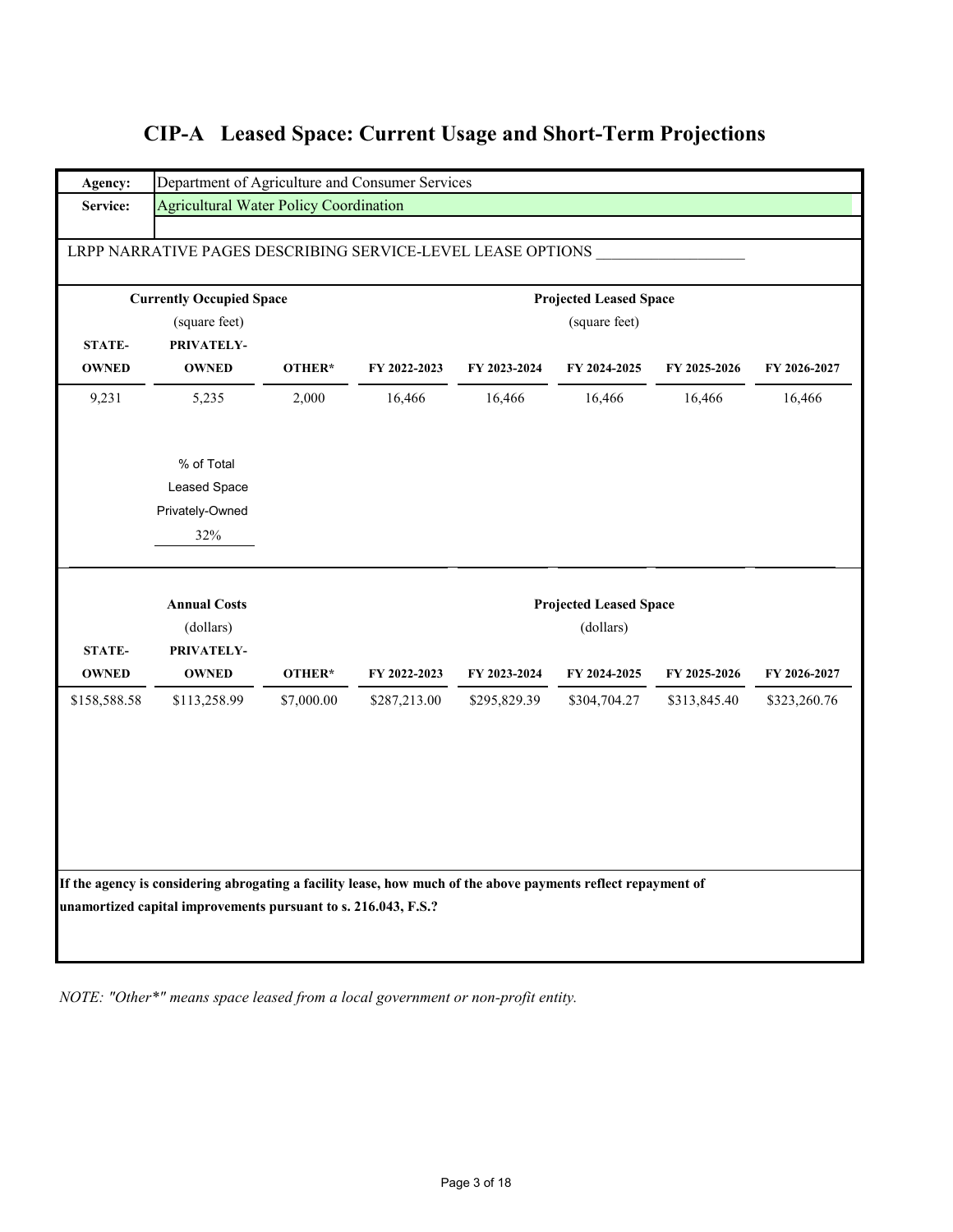| Agency:       | Department of Agriculture and Consumer Services                                                               |                  |              |              |                               |              |              |
|---------------|---------------------------------------------------------------------------------------------------------------|------------------|--------------|--------------|-------------------------------|--------------|--------------|
| Service:      | Executive Direction and Support Services - Commissioner's Office & Office of Planning and Budgeting           |                  |              |              |                               |              |              |
|               |                                                                                                               |                  |              |              |                               |              |              |
|               | LRPP NARRATIVE PAGES DESCRIBING SERVICE-LEVEL LEASE OPTIONS                                                   |                  |              |              |                               |              |              |
|               | <b>Currently Occupied Space</b>                                                                               |                  |              |              | <b>Projected Leased Space</b> |              |              |
|               | (square feet)                                                                                                 |                  |              |              |                               |              |              |
| <b>STATE-</b> | PRIVATELY-                                                                                                    |                  |              |              | (square feet)                 |              |              |
| <b>OWNED</b>  | <b>OWNED</b>                                                                                                  | OTHER*           | FY 2022-2022 | FY 2023-2024 | FY 2024-2025                  | FY 2025-2026 | FY 2026-2027 |
| 12,930        | 1,378                                                                                                         | $\boldsymbol{0}$ | 14,308       | 14,308       | 14,308                        | 14,308       | 14,308       |
|               |                                                                                                               |                  |              |              |                               |              |              |
|               |                                                                                                               |                  |              |              |                               |              |              |
|               | % of Total<br>Leased Space                                                                                    |                  |              |              |                               |              |              |
|               | Privately-Owned                                                                                               |                  |              |              |                               |              |              |
|               |                                                                                                               |                  |              |              |                               |              |              |
|               | $11\%$                                                                                                        |                  |              |              |                               |              |              |
|               | <b>Annual Costs</b>                                                                                           |                  |              |              | <b>Projected Leased Space</b> |              |              |
|               | (dollars)                                                                                                     |                  |              |              | (dollars)                     |              |              |
| <b>STATE-</b> | PRIVATELY-                                                                                                    |                  |              |              |                               |              |              |
| <b>OWNED</b>  | <b>OWNED</b>                                                                                                  | OTHER*           | FY 2022-2022 | FY 2023-2024 | FY 2024-2025                  | FY 2025-2026 | FY 2026-2027 |
| \$222,137     | \$53,937                                                                                                      | \$0              | \$284,357    | \$292,887    | \$301,674                     | \$310,724    | \$320,046    |
|               |                                                                                                               |                  |              |              |                               |              |              |
|               |                                                                                                               |                  |              |              |                               |              |              |
|               |                                                                                                               |                  |              |              |                               |              |              |
|               |                                                                                                               |                  |              |              |                               |              |              |
|               |                                                                                                               |                  |              |              |                               |              |              |
|               |                                                                                                               |                  |              |              |                               |              |              |
|               |                                                                                                               |                  |              |              |                               |              |              |
|               | If the agency is considering abrogating a facility lease, how much of the above payments reflect repayment of |                  |              |              |                               |              |              |
|               | unamortized capital improvements pursuant to s. 216.043, F.S.?                                                |                  |              |              |                               |              |              |
|               |                                                                                                               |                  |              |              |                               |              |              |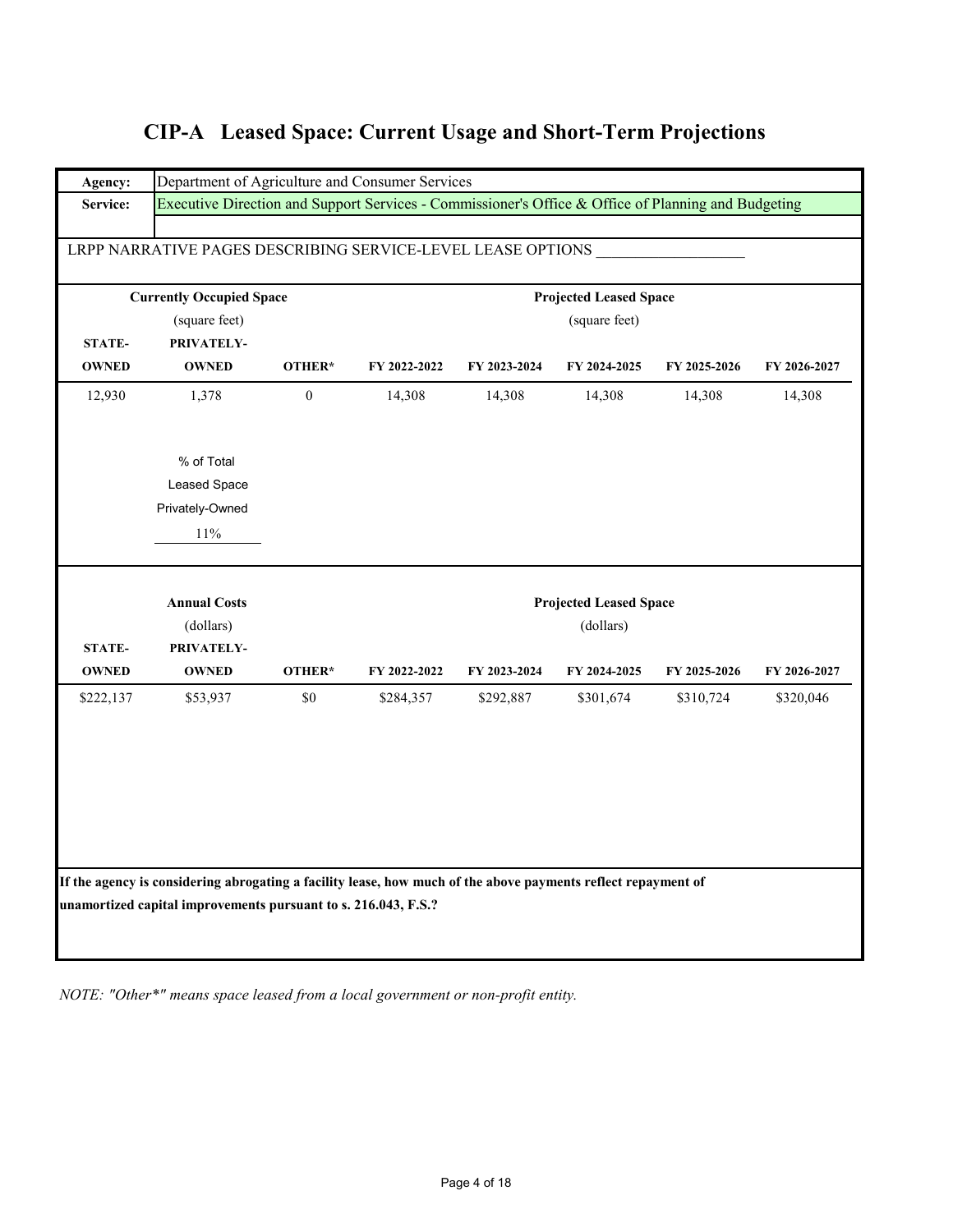|  | <b>CIP-A</b> Leased Space: Current Usage and Short-Term Projections |
|--|---------------------------------------------------------------------|
|  |                                                                     |

| Agency:       |                                                                                                               |                  | Department of Agriculture and Consumer Services                        |              |                               |              |              |
|---------------|---------------------------------------------------------------------------------------------------------------|------------------|------------------------------------------------------------------------|--------------|-------------------------------|--------------|--------------|
| Service:      |                                                                                                               |                  | Executive Direction and Support Services - Office of Inspector General |              |                               |              |              |
|               |                                                                                                               |                  |                                                                        |              |                               |              |              |
|               | LRPP NARRATIVE PAGES DESCRIBING SERVICE-LEVEL LEASE OPTIONS                                                   |                  |                                                                        |              |                               |              |              |
|               | <b>Currently Occupied Space</b>                                                                               |                  |                                                                        |              | <b>Projected Leased Space</b> |              |              |
|               | (square feet)                                                                                                 |                  |                                                                        |              | (square feet)                 |              |              |
| STATE-        | PRIVATELY-                                                                                                    |                  |                                                                        |              |                               |              |              |
| <b>OWNED</b>  | <b>OWNED</b>                                                                                                  | OTHER*           | FY 2022-2023                                                           | FY 2023-2024 | FY 2024-2025                  | FY 2025-2026 | FY 2026-2027 |
|               | 4,817                                                                                                         | $\boldsymbol{0}$ | 4,817                                                                  | 4,817        | 4,817                         | 4,817        | 4,817        |
|               |                                                                                                               |                  |                                                                        |              |                               |              |              |
|               | % of Total                                                                                                    |                  |                                                                        |              |                               |              |              |
|               |                                                                                                               |                  |                                                                        |              |                               |              |              |
|               | Leased Space                                                                                                  |                  |                                                                        |              |                               |              |              |
|               | Privately-Owned                                                                                               |                  |                                                                        |              |                               |              |              |
|               | 100%                                                                                                          |                  |                                                                        |              |                               |              |              |
|               | <b>Annual Costs</b>                                                                                           |                  |                                                                        |              | <b>Projected Leased Space</b> |              |              |
|               | (dollars)                                                                                                     |                  |                                                                        |              | (dollars)                     |              |              |
| <b>STATE-</b> | PRIVATELY-                                                                                                    |                  |                                                                        |              |                               |              |              |
| <b>OWNED</b>  | <b>OWNED</b>                                                                                                  | OTHER*           | FY 2022-2023                                                           | FY 2023-2024 | FY 2024-2025                  | FY 2025-2026 | FY 2026-2027 |
| $\$0$         | \$93,065                                                                                                      | \$0              | \$95,856.95                                                            | \$98,733     | \$101,695                     | \$104,745    | \$107,888    |
|               |                                                                                                               |                  |                                                                        |              |                               |              |              |
|               |                                                                                                               |                  |                                                                        |              |                               |              |              |
|               |                                                                                                               |                  |                                                                        |              |                               |              |              |
|               |                                                                                                               |                  |                                                                        |              |                               |              |              |
|               |                                                                                                               |                  |                                                                        |              |                               |              |              |
|               |                                                                                                               |                  |                                                                        |              |                               |              |              |
|               |                                                                                                               |                  |                                                                        |              |                               |              |              |
|               | If the agency is considering abrogating a facility lease, how much of the above payments reflect repayment of |                  |                                                                        |              |                               |              |              |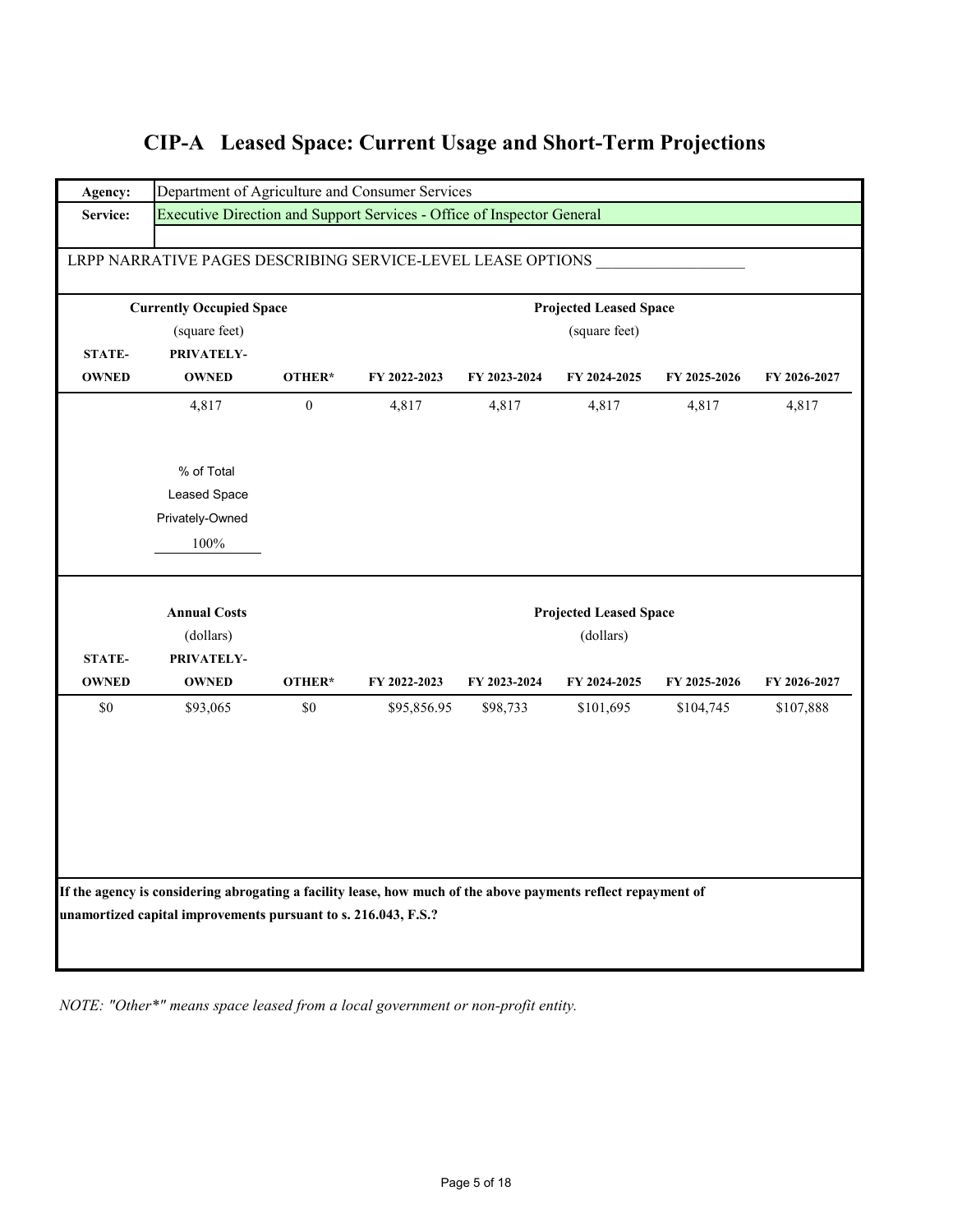| Agency:       | Department of Agriculture and Consumer Services                                                               |                  |              |              |                               |              |              |
|---------------|---------------------------------------------------------------------------------------------------------------|------------------|--------------|--------------|-------------------------------|--------------|--------------|
| Service:      | Division of Licensing                                                                                         |                  |              |              |                               |              |              |
|               |                                                                                                               |                  |              |              |                               |              |              |
|               | LRPP NARRATIVE PAGES DESCRIBING SERVICE-LEVEL LEASE OPTIONS                                                   |                  |              |              |                               |              |              |
|               | <b>Currently Occupied Space</b>                                                                               |                  |              |              | <b>Projected Leased Space</b> |              |              |
|               | (square feet)                                                                                                 |                  |              |              | (square feet)                 |              |              |
| <b>STATE-</b> | PRIVATELY-                                                                                                    |                  |              |              |                               |              |              |
| <b>OWNED</b>  | <b>OWNED</b>                                                                                                  | OTHER*           | FY 2022-2023 | FY 2023-2024 | FY 2024-2025                  | FY 2025-2026 | FY 2026-2027 |
| 35,908        | 58,429                                                                                                        | $\boldsymbol{0}$ | 94,337       | 94,337       | 94,337                        | 94,337       | 94,337       |
|               | % of Total                                                                                                    |                  |              |              |                               |              |              |
|               | Leased Space                                                                                                  |                  |              |              |                               |              |              |
|               | Privately-Owned                                                                                               |                  |              |              |                               |              |              |
|               | 62%                                                                                                           |                  |              |              |                               |              |              |
|               |                                                                                                               |                  |              |              |                               |              |              |
|               | <b>Annual Costs</b>                                                                                           |                  |              |              | <b>Projected Leased Space</b> |              |              |
| STATE-        | (dollars)<br>PRIVATELY-                                                                                       |                  |              |              | (dollars)                     |              |              |
| <b>OWNED</b>  | <b>OWNED</b>                                                                                                  | OTHER*           | FY 2022-2023 | FY 2023-2024 | FY 2024-2025                  | FY 2025-2026 | FY 2026-2027 |
| \$616,899     | \$1,399,220                                                                                                   | $\$0$            | \$2,076,603  | \$2,138,901  | \$2,203,068                   | \$2,269,160  | \$2,337,235  |
|               |                                                                                                               |                  |              |              |                               |              |              |
|               |                                                                                                               |                  |              |              |                               |              |              |
|               |                                                                                                               |                  |              |              |                               |              |              |
|               |                                                                                                               |                  |              |              |                               |              |              |
|               | If the agency is considering abrogating a facility lease, how much of the above payments reflect repayment of |                  |              |              |                               |              |              |
|               | unamortized capital improvements pursuant to s. 216.043, F.S.?                                                |                  |              |              |                               |              |              |
|               |                                                                                                               |                  |              |              |                               |              |              |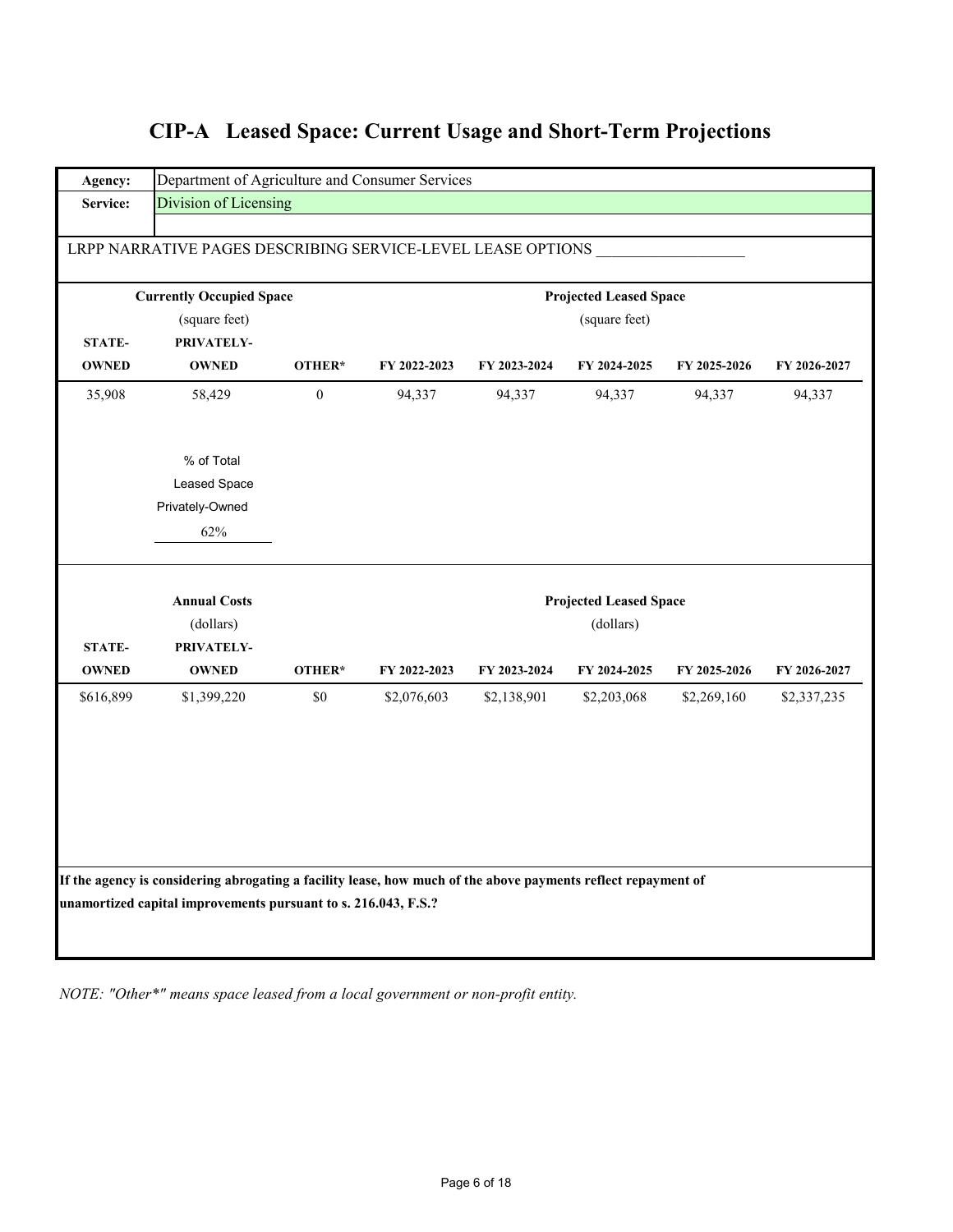|               | LRPP NARRATIVE PAGES DESCRIBING SERVICE-LEVEL LEASE OPTIONS |                  |              |              |                                            |              |              |
|---------------|-------------------------------------------------------------|------------------|--------------|--------------|--------------------------------------------|--------------|--------------|
|               | <b>Currently Occupied Space</b>                             |                  |              |              | <b>Projected Leased Space</b>              |              |              |
|               | (square feet)                                               |                  |              |              | (square feet)                              |              |              |
| STATE-        | PRIVATELY-                                                  |                  |              |              |                                            |              |              |
| <b>OWNED</b>  | <b>OWNED</b>                                                | OTHER*           | FY 2022-2023 | FY 2023-2024 | FY 2024-2025                               | FY 2025-2026 | FY 2026-2027 |
| 4,089         | $\mathbf{0}$                                                | $\mathbf{0}$     | 4,639        | 4,639        | 4,639                                      | 4,639        | 4,639        |
| 550           | $\boldsymbol{0}$                                            | $\boldsymbol{0}$ |              |              |                                            |              |              |
|               | % of Total                                                  |                  |              |              |                                            |              |              |
|               | Leased Space                                                |                  |              |              |                                            |              |              |
|               | Privately-Owned                                             |                  |              |              |                                            |              |              |
|               |                                                             |                  |              |              |                                            |              |              |
|               | $0\%$                                                       |                  |              |              |                                            |              |              |
|               | <b>Annual Costs</b><br>(dollars)                            |                  |              |              | <b>Projected Leased Space</b><br>(dollars) |              |              |
| <b>STATE-</b> | PRIVATELY-                                                  |                  |              |              |                                            |              |              |
| <b>OWNED</b>  | <b>OWNED</b>                                                | OTHER*           | FY 2022-2023 | FY 2023-2024 | FY 2024-2025                               | FY 2025-2026 | FY 2026-2027 |
| \$70,249      | \$0                                                         | \$0              | \$72,356     | \$74,527     | \$76,763                                   | \$79,066     | \$81,438     |
| \$2,811       | \$0                                                         | \$0              | \$2,895      | \$2,982      | \$3,071                                    | \$3,163      | \$3,258      |
|               |                                                             |                  |              |              |                                            |              |              |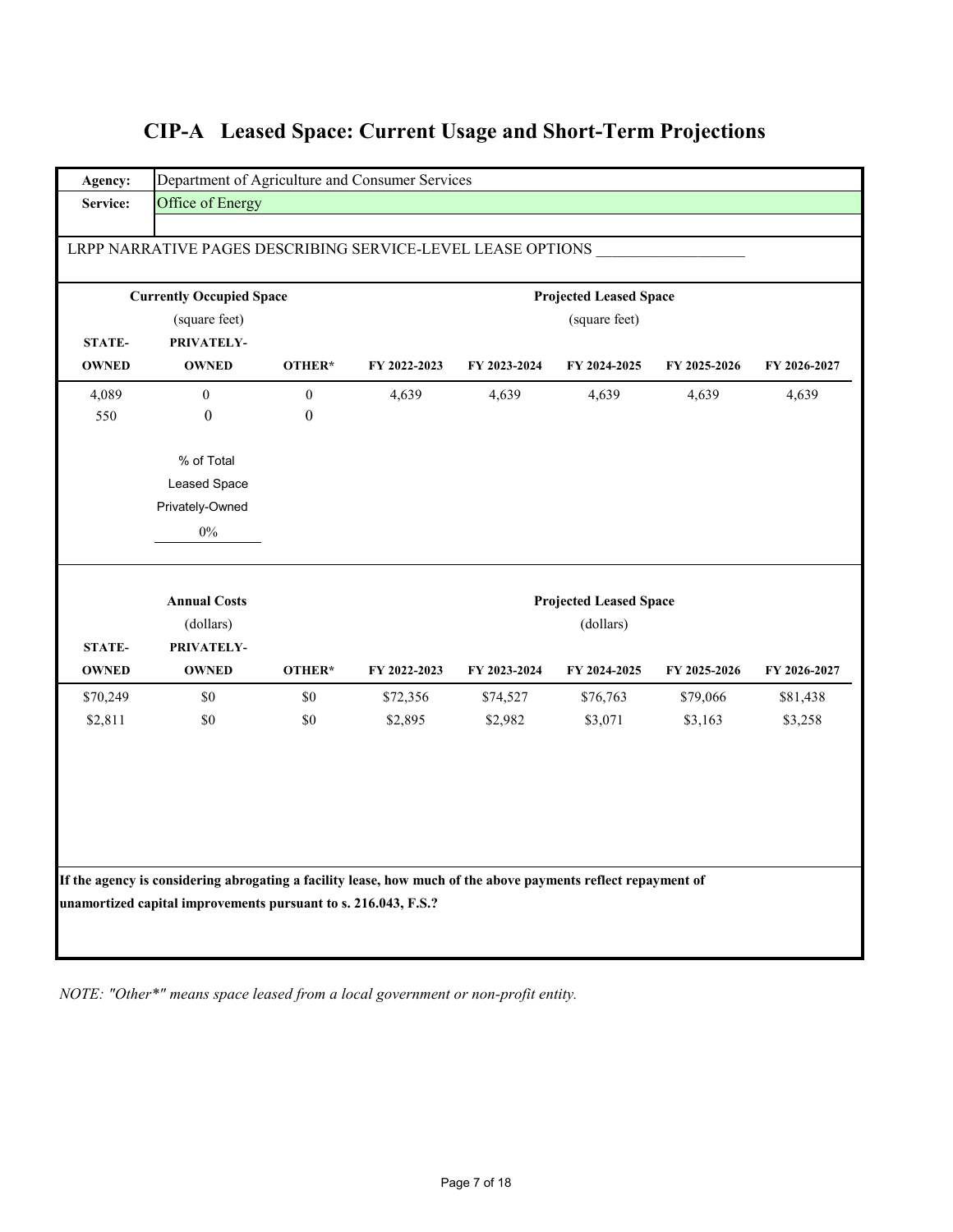| Agency:                       | Department of Agriculture and Consumer Services                                                                                                                                 |          |               |              |                               |              |              |  |  |
|-------------------------------|---------------------------------------------------------------------------------------------------------------------------------------------------------------------------------|----------|---------------|--------------|-------------------------------|--------------|--------------|--|--|
| Service:                      | Florida Forest Service                                                                                                                                                          |          |               |              |                               |              |              |  |  |
|                               | LRPP NARRATIVE PAGES DESCRIBING SERVICE-LEVEL LEASE OPTIONS                                                                                                                     |          |               |              |                               |              |              |  |  |
|                               |                                                                                                                                                                                 |          |               |              |                               |              |              |  |  |
|                               | <b>Currently Occupied Space</b>                                                                                                                                                 |          |               |              | <b>Projected Leased Space</b> |              |              |  |  |
|                               | (square feet)                                                                                                                                                                   |          | (square feet) |              |                               |              |              |  |  |
| <b>STATE-</b><br><b>OWNED</b> | PRIVATELY-<br><b>OWNED</b>                                                                                                                                                      | OTHER*   | FY 2022-2023  | FY 2023-2024 | FY 2024-2025                  | FY 2025-2026 | FY 2026-2027 |  |  |
|                               |                                                                                                                                                                                 |          |               |              |                               |              |              |  |  |
| $\boldsymbol{0}$              | 7,613                                                                                                                                                                           | 51,031   | 58,644        | 58,644       | 58,644                        | 58,644       | 58,644       |  |  |
|                               | % of Total                                                                                                                                                                      |          |               |              |                               |              |              |  |  |
|                               | Leased Space                                                                                                                                                                    |          |               |              |                               |              |              |  |  |
|                               | Privately-Owned                                                                                                                                                                 |          |               |              |                               |              |              |  |  |
|                               | 13%                                                                                                                                                                             |          |               |              |                               |              |              |  |  |
|                               | <b>Annual Costs</b>                                                                                                                                                             |          |               |              | <b>Projected Leased Space</b> |              |              |  |  |
|                               | (dollars)                                                                                                                                                                       |          |               |              | (dollars)                     |              |              |  |  |
| <b>STATE-</b>                 | PRIVATELY-                                                                                                                                                                      |          |               |              |                               |              |              |  |  |
| <b>OWNED</b>                  | <b>OWNED</b>                                                                                                                                                                    | OTHER*   | FY 2022-2023  | FY 2023-2024 | FY 2024-2025                  | FY 2025-2026 | FY 2026-2027 |  |  |
| \$0                           | \$126,368                                                                                                                                                                       | \$87,098 | \$219,870     | \$226,466    | \$233,260                     | \$240,258    | \$247,466    |  |  |
|                               |                                                                                                                                                                                 |          |               |              |                               |              |              |  |  |
|                               |                                                                                                                                                                                 |          |               |              |                               |              |              |  |  |
|                               |                                                                                                                                                                                 |          |               |              |                               |              |              |  |  |
|                               |                                                                                                                                                                                 |          |               |              |                               |              |              |  |  |
|                               |                                                                                                                                                                                 |          |               |              |                               |              |              |  |  |
|                               |                                                                                                                                                                                 |          |               |              |                               |              |              |  |  |
|                               |                                                                                                                                                                                 |          |               |              |                               |              |              |  |  |
|                               | If the agency is considering abrogating a facility lease, how much of the above payments reflect repayment of<br>unamortized capital improvements pursuant to s. 216.043, F.S.? |          |               |              |                               |              |              |  |  |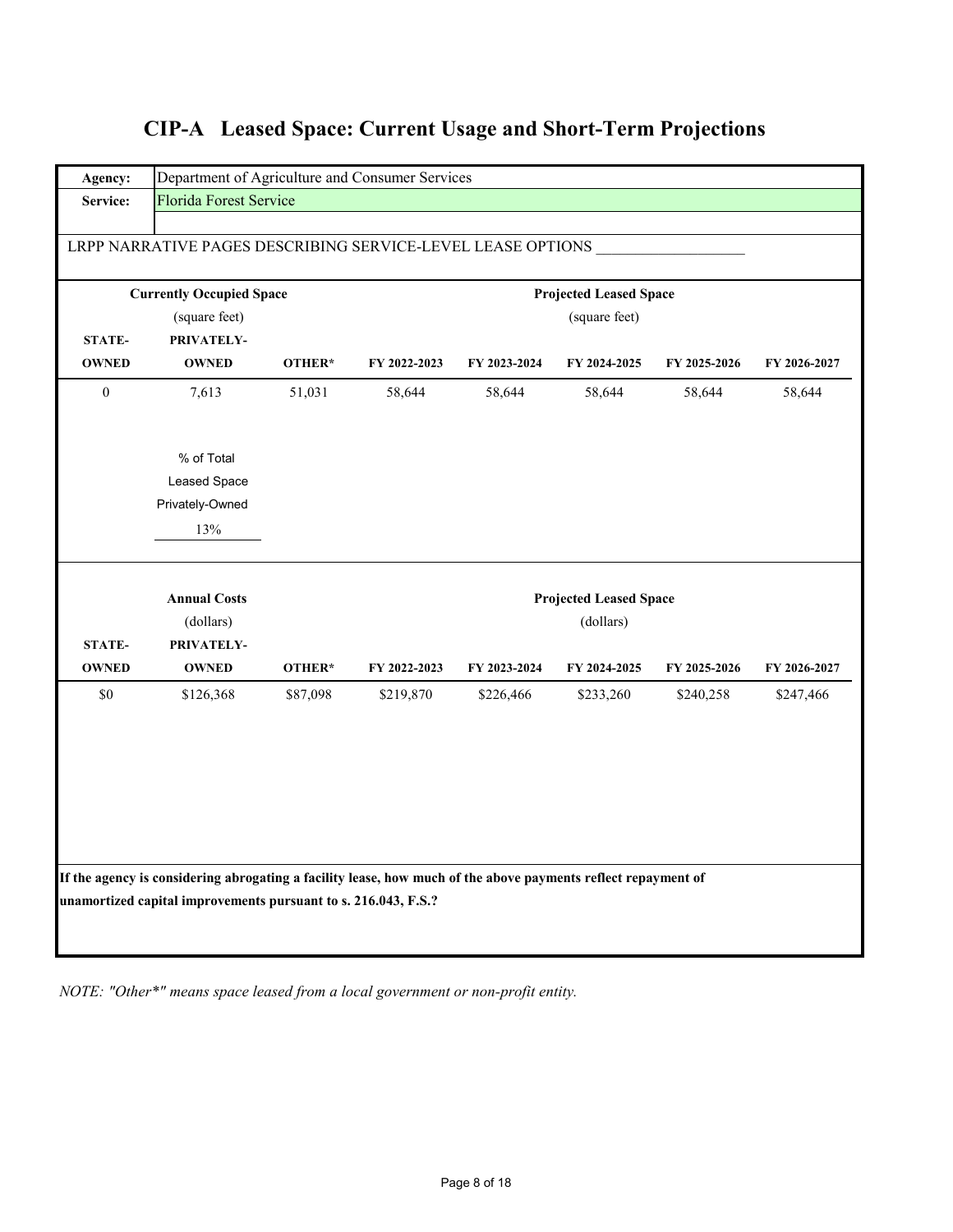| Agency:        |                                                                                                               | Department of Agriculture and Consumer Services |              |                |                               |                |              |  |  |
|----------------|---------------------------------------------------------------------------------------------------------------|-------------------------------------------------|--------------|----------------|-------------------------------|----------------|--------------|--|--|
| Service:       | Office of Agricultural Technology Services (OATS)                                                             |                                                 |              |                |                               |                |              |  |  |
|                |                                                                                                               |                                                 |              |                |                               |                |              |  |  |
|                | LRPP NARRATIVE PAGES DESCRIBING SERVICE-LEVEL LEASE OPTIONS                                                   |                                                 |              |                |                               |                |              |  |  |
|                | <b>Currently Occupied Space</b>                                                                               |                                                 |              |                | <b>Projected Leased Space</b> |                |              |  |  |
|                | (square feet)                                                                                                 |                                                 |              |                | (square feet)                 |                |              |  |  |
| <b>STATE-</b>  | PRIVATELY-                                                                                                    |                                                 |              |                |                               |                |              |  |  |
| <b>OWNED</b>   | <b>OWNED</b>                                                                                                  | OTHER*                                          | FY 2022-2023 | FY 2023-2024   | FY 2024-2025                  | FY 2025-2026   | FY 2026-2027 |  |  |
| $\overline{0}$ | $\overline{0}$                                                                                                | $\mathbf{0}$                                    | $\mathbf{0}$ | $\overline{0}$ | $\mathbf{0}$                  | $\overline{0}$ | $\mathbf{0}$ |  |  |
|                | % of Total                                                                                                    |                                                 |              |                |                               |                |              |  |  |
|                | Leased Space                                                                                                  |                                                 |              |                |                               |                |              |  |  |
|                | Privately-Owned                                                                                               |                                                 |              |                |                               |                |              |  |  |
|                | $0\%$                                                                                                         |                                                 |              |                |                               |                |              |  |  |
|                | <b>Annual Costs</b>                                                                                           |                                                 |              |                | <b>Projected Leased Space</b> |                |              |  |  |
|                | (dollars)                                                                                                     |                                                 |              |                | (dollars)                     |                |              |  |  |
| <b>STATE-</b>  | PRIVATELY-                                                                                                    |                                                 |              |                |                               |                |              |  |  |
| <b>OWNED</b>   | <b>OWNED</b>                                                                                                  | OTHER*                                          | FY 2022-2023 | FY 2023-2024   | FY 2024-2025                  | FY 2025-2026   | FY 2026-2027 |  |  |
| \$0            | \$0                                                                                                           | \$0                                             | \$0          | \$0            | \$0                           | \$0            | \$0          |  |  |
|                |                                                                                                               |                                                 |              |                |                               |                |              |  |  |
|                |                                                                                                               |                                                 |              |                |                               |                |              |  |  |
|                |                                                                                                               |                                                 |              |                |                               |                |              |  |  |
|                | If the agency is considering abrogating a facility lease, how much of the above payments reflect repayment of |                                                 |              |                |                               |                |              |  |  |
|                | unamortized capital improvements pursuant to s. 216.043, F.S.?                                                |                                                 |              |                |                               |                |              |  |  |
|                |                                                                                                               |                                                 |              |                |                               |                |              |  |  |
|                |                                                                                                               |                                                 |              |                |                               |                |              |  |  |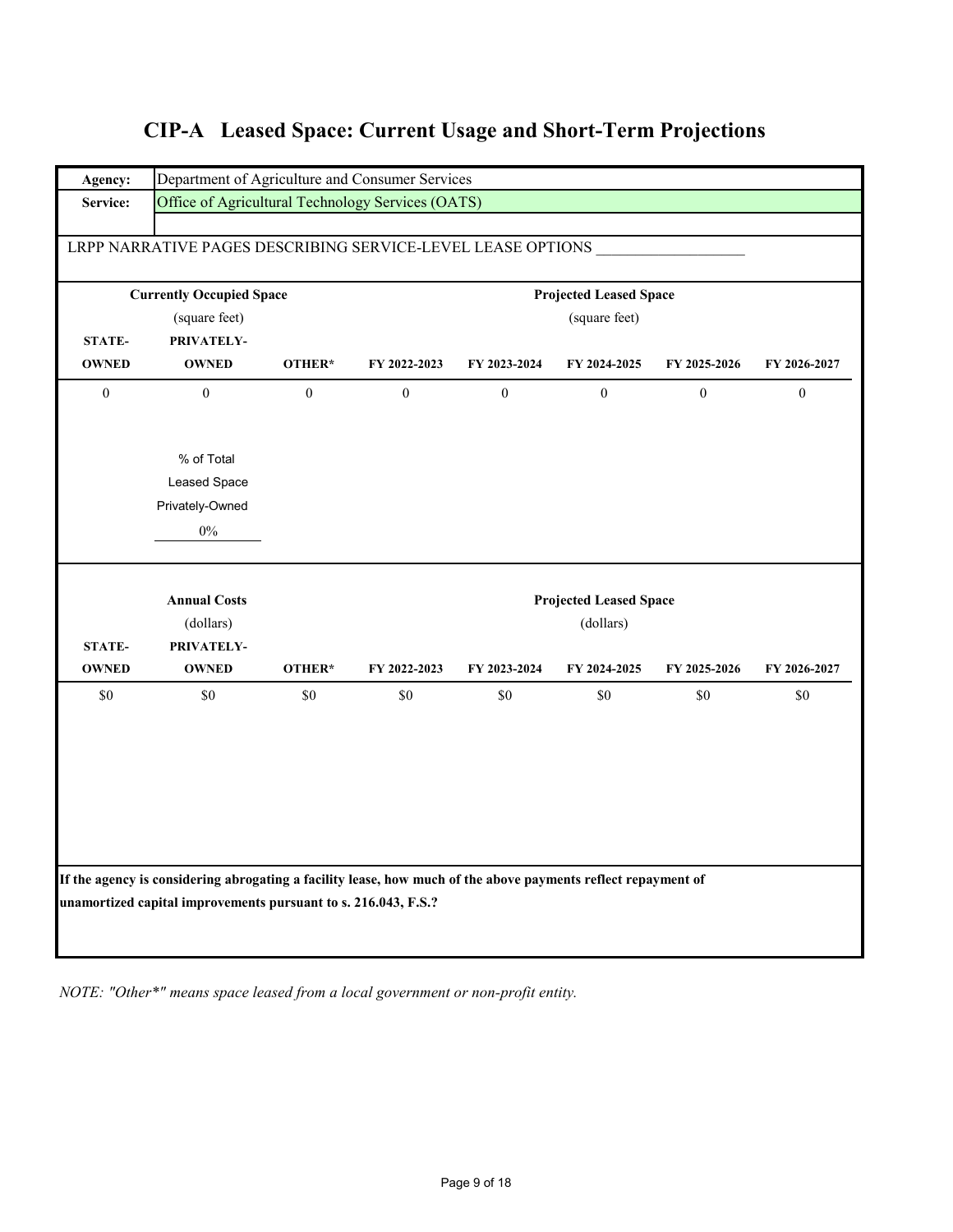|  |  |  | <b>CIP-A</b> Leased Space: Current Usage and Short-Term Projections |
|--|--|--|---------------------------------------------------------------------|
|--|--|--|---------------------------------------------------------------------|

| Agency:       | Department of Agriculture and Consumer Services                                                                                                                                 |                |              |              |                                            |              |              |
|---------------|---------------------------------------------------------------------------------------------------------------------------------------------------------------------------------|----------------|--------------|--------------|--------------------------------------------|--------------|--------------|
| Service:      | Food Safety Inspection and Enforcement                                                                                                                                          |                |              |              |                                            |              |              |
|               | LRPP NARRATIVE PAGES DESCRIBING SERVICE-LEVEL LEASE OPTIONS                                                                                                                     |                |              |              |                                            |              |              |
|               |                                                                                                                                                                                 |                |              |              |                                            |              |              |
|               | <b>Currently Occupied Space</b>                                                                                                                                                 |                |              |              | <b>Projected Leased Space</b>              |              |              |
|               | (square feet)                                                                                                                                                                   |                |              |              | (square feet)                              |              |              |
| <b>STATE-</b> | PRIVATELY-                                                                                                                                                                      |                |              |              |                                            |              |              |
| <b>OWNED</b>  | <b>OWNED</b>                                                                                                                                                                    | OTHER*         | FY 2022-2023 | FY 2023-2024 | FY 2024-2025                               | FY 2025-2026 | FY 2026-2027 |
| 150           | 2,348                                                                                                                                                                           | $\overline{0}$ | 2,498        | 2,498        | 2,498                                      | 2,498        | 2,498        |
|               | % of Total                                                                                                                                                                      |                |              |              |                                            |              |              |
|               | Leased Space                                                                                                                                                                    |                |              |              |                                            |              |              |
|               | Privately-Owned                                                                                                                                                                 |                |              |              |                                            |              |              |
|               | 94%                                                                                                                                                                             |                |              |              |                                            |              |              |
|               | <b>Annual Costs</b><br>(dollars)                                                                                                                                                |                |              |              | <b>Projected Leased Space</b><br>(dollars) |              |              |
| <b>STATE-</b> | PRIVATELY-                                                                                                                                                                      |                |              |              |                                            |              |              |
| <b>OWNED</b>  | <b>OWNED</b>                                                                                                                                                                    | OTHER*         | FY 2022-2023 | FY 2023-2024 | FY 2024-2025                               | FY 2025-2026 | FY 2026-2027 |
| \$2,577       | \$88,671                                                                                                                                                                        | \$0            | \$93,985     | \$96,805     | \$99,709                                   | \$102,700    | \$105,781    |
|               |                                                                                                                                                                                 |                |              |              |                                            |              |              |
|               |                                                                                                                                                                                 |                |              |              |                                            |              |              |
|               | If the agency is considering abrogating a facility lease, how much of the above payments reflect repayment of<br>unamortized capital improvements pursuant to s. 216.043, F.S.? |                |              |              |                                            |              |              |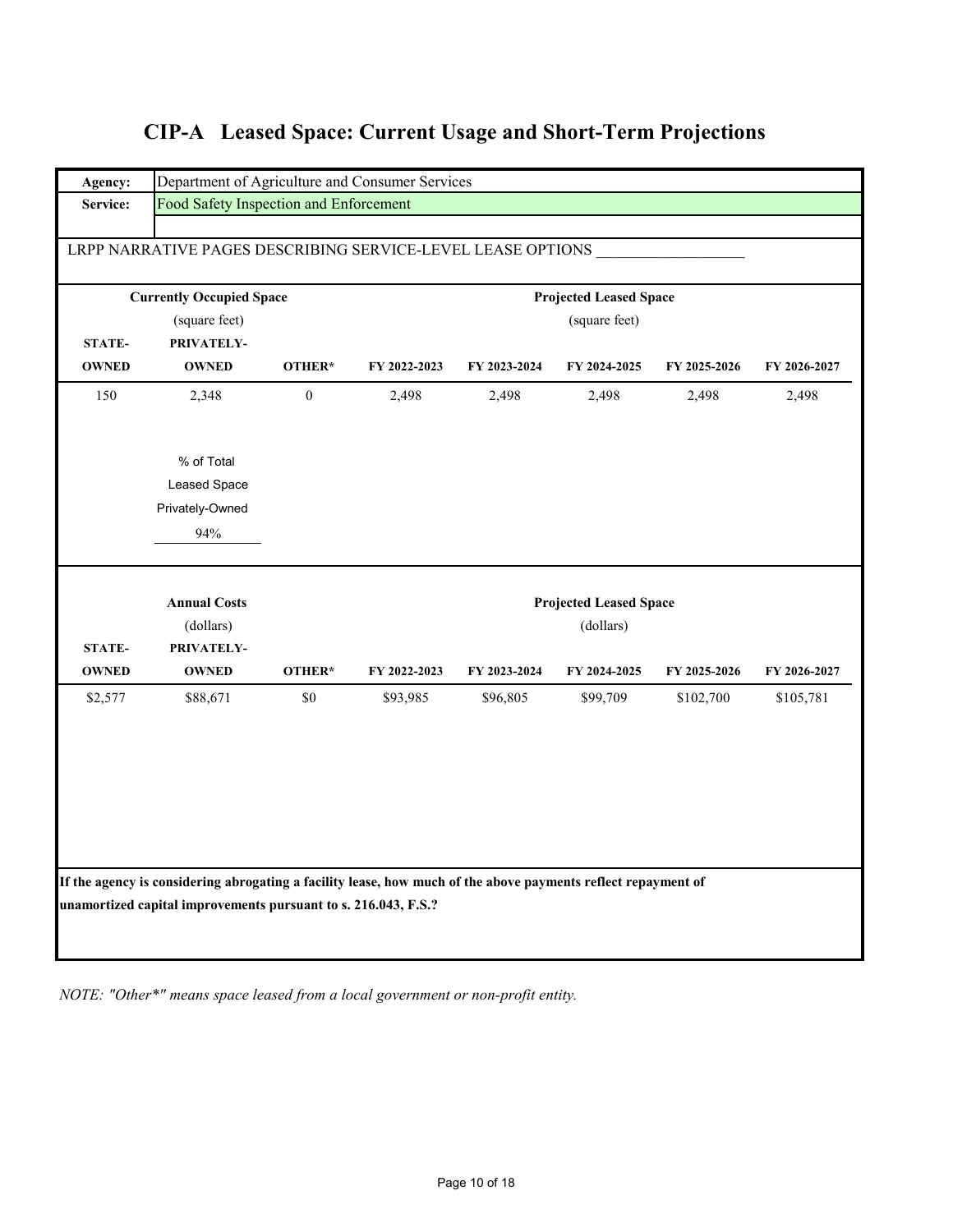| Agency:                       | Department of Agriculture and Consumer Services             |                  |              |              |                               |              |              |  |  |  |
|-------------------------------|-------------------------------------------------------------|------------------|--------------|--------------|-------------------------------|--------------|--------------|--|--|--|
| Service:                      | <b>Agriculture Environmental Services</b>                   |                  |              |              |                               |              |              |  |  |  |
|                               | LRPP NARRATIVE PAGES DESCRIBING SERVICE-LEVEL LEASE OPTIONS |                  |              |              |                               |              |              |  |  |  |
|                               |                                                             |                  |              |              |                               |              |              |  |  |  |
|                               | <b>Currently Occupied Space</b>                             |                  |              |              | <b>Projected Leased Space</b> |              |              |  |  |  |
|                               | (square feet)                                               |                  |              |              | (square feet)                 |              |              |  |  |  |
| <b>STATE-</b><br><b>OWNED</b> | PRIVATELY-<br><b>OWNED</b>                                  | OTHER*           | FY 2022-2023 | FY 2023-2024 | FY 2024-2025                  | FY 2025-2026 | FY 2026-2027 |  |  |  |
| 2,926                         | $\boldsymbol{0}$                                            | $\boldsymbol{0}$ | 2,926        | 2,926        | 2,926                         | 2,926        | 2,926        |  |  |  |
|                               | % of Total                                                  |                  |              |              |                               |              |              |  |  |  |
|                               | <b>Leased Space</b>                                         |                  |              |              |                               |              |              |  |  |  |
|                               | Privately-Owned                                             |                  |              |              |                               |              |              |  |  |  |
|                               | $0\%$                                                       |                  |              |              |                               |              |              |  |  |  |
|                               | <b>Annual Costs</b>                                         |                  |              |              | <b>Projected Leased Space</b> |              |              |  |  |  |
|                               | (dollars)                                                   |                  |              |              | (dollars)                     |              |              |  |  |  |
| STATE-<br><b>OWNED</b>        | PRIVATELY-<br><b>OWNED</b>                                  | OTHER*           | FY 2022-2023 | FY 2023-2024 | FY 2024-2025                  | FY 2025-2026 | FY 2026-2027 |  |  |  |
| \$50,269                      | \$0                                                         | \$0              | \$51,777     | \$53,330     | \$54,930                      | \$56,578     | \$58,275     |  |  |  |
|                               |                                                             |                  |              |              |                               |              |              |  |  |  |
|                               |                                                             |                  |              |              |                               |              |              |  |  |  |
|                               |                                                             |                  |              |              |                               |              |              |  |  |  |
|                               |                                                             |                  |              |              |                               |              |              |  |  |  |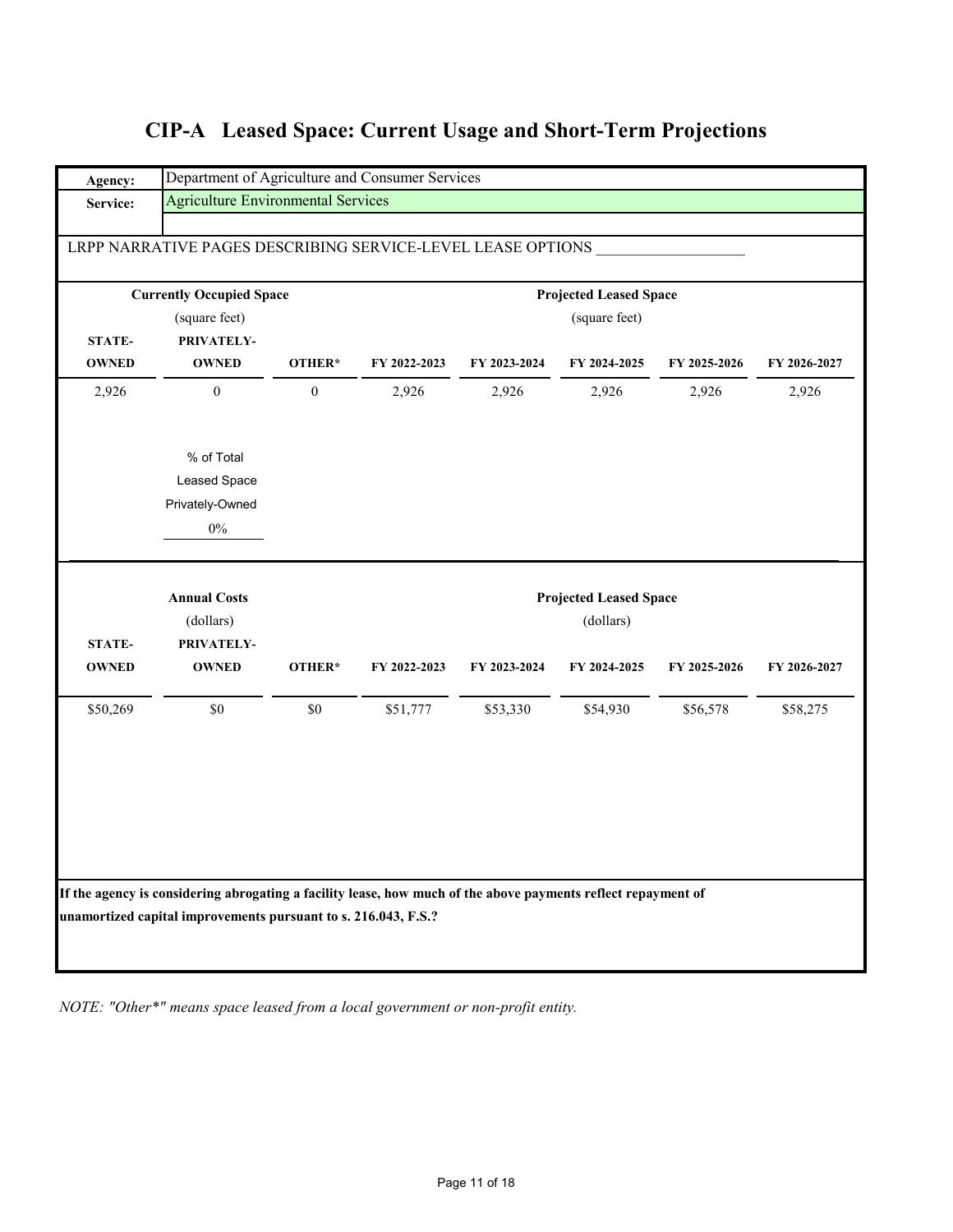| Agency:       | Department of Agriculture and Consumer Services                                                               |           |              |              |                               |              |              |  |  |  |  |
|---------------|---------------------------------------------------------------------------------------------------------------|-----------|--------------|--------------|-------------------------------|--------------|--------------|--|--|--|--|
| Service:      | <b>Consumer Protection</b>                                                                                    |           |              |              |                               |              |              |  |  |  |  |
|               |                                                                                                               |           |              |              |                               |              |              |  |  |  |  |
|               | LRPP NARRATIVE PAGES DESCRIBING SERVICE-LEVEL LEASE OPTIONS                                                   |           |              |              |                               |              |              |  |  |  |  |
|               | <b>Currently Occupied Space</b>                                                                               |           |              |              | <b>Projected Leased Space</b> |              |              |  |  |  |  |
|               | (square feet)                                                                                                 |           |              |              | (square feet)                 |              |              |  |  |  |  |
| <b>STATE-</b> | PRIVATELY-                                                                                                    |           |              |              |                               |              |              |  |  |  |  |
| <b>OWNED</b>  | <b>OWNED</b>                                                                                                  | OTHER*    | FY 2022-2023 | FY 2023-2024 | FY 2024-2025                  | FY 2025-2026 | FY 2026-2027 |  |  |  |  |
| 100           | 37,137                                                                                                        | 9,791     | 47,028       | 47,028       | 47,028                        | 47,028       | 47,028       |  |  |  |  |
|               |                                                                                                               |           |              |              |                               |              |              |  |  |  |  |
|               | % of Total                                                                                                    |           |              |              |                               |              |              |  |  |  |  |
|               | Leased Space                                                                                                  |           |              |              |                               |              |              |  |  |  |  |
|               | Privately-Owned                                                                                               |           |              |              |                               |              |              |  |  |  |  |
|               | 79%                                                                                                           |           |              |              |                               |              |              |  |  |  |  |
|               |                                                                                                               |           |              |              |                               |              |              |  |  |  |  |
|               | <b>Annual Costs</b>                                                                                           |           |              |              | <b>Projected Leased Space</b> |              |              |  |  |  |  |
|               | (dollars)                                                                                                     |           |              |              | (dollars)                     |              |              |  |  |  |  |
| STATE-        | PRIVATELY-                                                                                                    |           |              |              |                               |              |              |  |  |  |  |
| <b>OWNED</b>  | <b>OWNED</b>                                                                                                  | OTHER*    | FY 2022-2023 | FY 2023-2024 | FY 2024-2025                  | FY 2025-2026 | FY 2026-2027 |  |  |  |  |
| \$1,718       | \$703,378                                                                                                     | \$168,209 | \$899,505    | \$926,490    | \$954,284                     | \$982,913    | \$1,012,400  |  |  |  |  |
|               |                                                                                                               |           |              |              |                               |              |              |  |  |  |  |
|               |                                                                                                               |           |              |              |                               |              |              |  |  |  |  |
|               |                                                                                                               |           |              |              |                               |              |              |  |  |  |  |
|               |                                                                                                               |           |              |              |                               |              |              |  |  |  |  |
|               |                                                                                                               |           |              |              |                               |              |              |  |  |  |  |
|               |                                                                                                               |           |              |              |                               |              |              |  |  |  |  |
|               | If the agency is considering abrogating a facility lease, how much of the above payments reflect repayment of |           |              |              |                               |              |              |  |  |  |  |
|               | unamortized capital improvements pursuant to s. 216.043, F.S.?                                                |           |              |              |                               |              |              |  |  |  |  |
|               |                                                                                                               |           |              |              |                               |              |              |  |  |  |  |
|               |                                                                                                               |           |              |              |                               |              |              |  |  |  |  |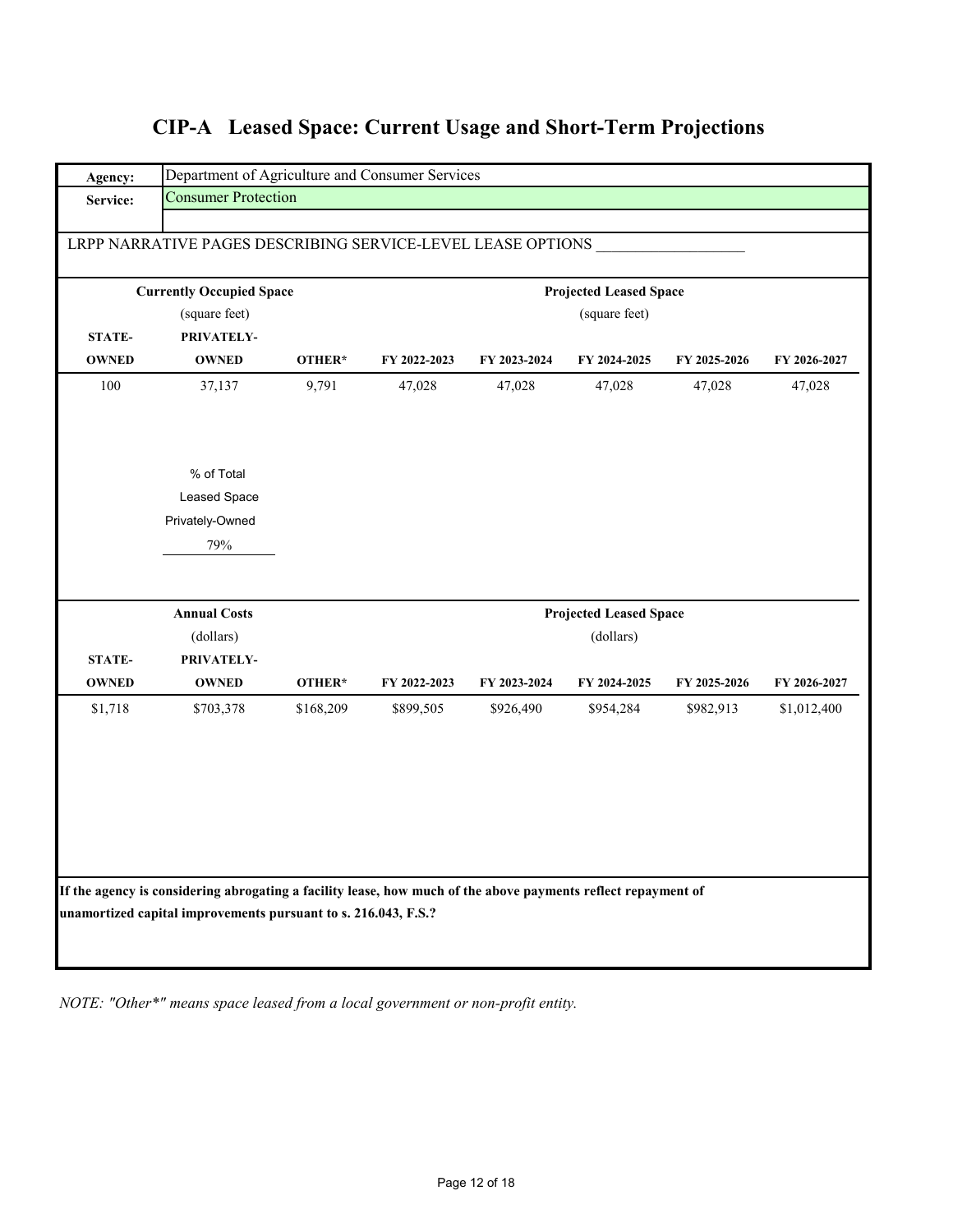|               | LRPP NARRATIVE PAGES DESCRIBING SERVICE-LEVEL LEASE OPTIONS<br><b>Currently Occupied Space</b> |         |              |              | <b>Projected Leased Space</b> |              |                          |
|---------------|------------------------------------------------------------------------------------------------|---------|--------------|--------------|-------------------------------|--------------|--------------------------|
|               | (square feet)<br>(square feet)                                                                 |         |              |              |                               |              |                          |
| <b>STATE-</b> | PRIVATELY-                                                                                     |         |              |              |                               |              |                          |
| <b>OWNED</b>  | <b>OWNED</b>                                                                                   | OTHER*  | FY 2022-2023 | FY 2023-2024 | FY 2024-2025                  | FY 2025-2026 | FY 2026-2027             |
| 591           | 4,127                                                                                          | 168     | 4,886        | 4,886        | 4,886                         | 4,886        | 4,886                    |
|               | % of Total                                                                                     |         |              |              |                               |              |                          |
|               | Leased Space                                                                                   |         |              |              |                               |              |                          |
|               | Privately-Owned                                                                                |         |              |              |                               |              |                          |
|               | $84\%$                                                                                         |         |              |              |                               |              |                          |
|               |                                                                                                |         |              |              |                               |              |                          |
|               | <b>Annual Costs</b>                                                                            |         |              |              | <b>Projected Leased Space</b> |              |                          |
|               | (dollars)                                                                                      |         |              |              | (dollars)                     |              |                          |
| <b>STATE-</b> | PRIVATELY-                                                                                     |         |              |              |                               |              |                          |
| <b>OWNED</b>  | <b>OWNED</b>                                                                                   | OTHER*  | FY 2022-2023 | FY 2023-2024 | FY 2024-2025                  | FY 2025-2026 |                          |
| \$10,153      | \$42,348                                                                                       | \$1,800 | \$55,931     | \$57,609     | \$59,337                      | \$61,117     | FY 2026-2027<br>\$62,951 |
|               |                                                                                                |         |              |              |                               |              |                          |
|               |                                                                                                |         |              |              |                               |              |                          |
|               |                                                                                                |         |              |              |                               |              |                          |
|               |                                                                                                |         |              |              |                               |              |                          |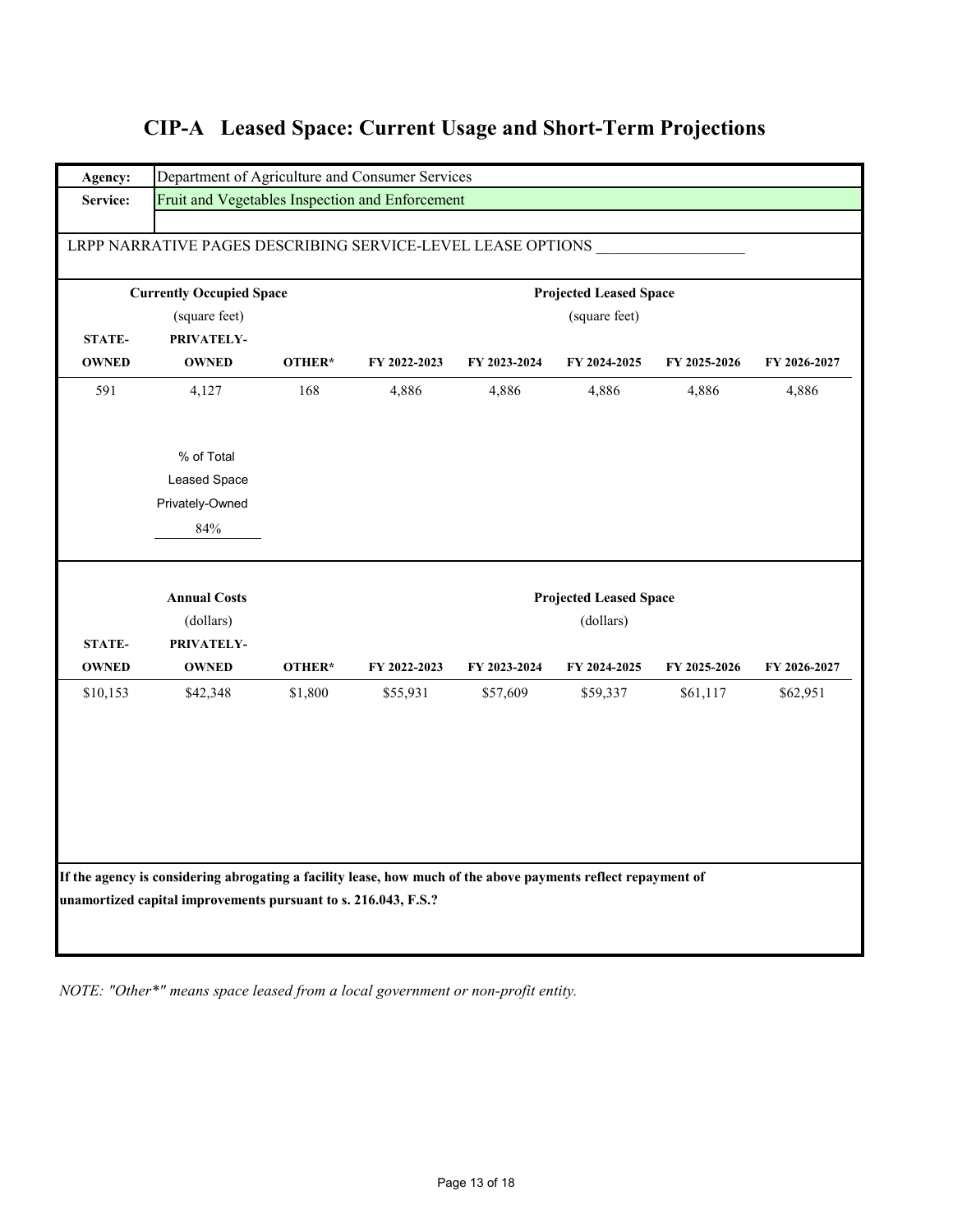| Agency:          | Department of Agriculture and Consumer Services                                                               |        |              |              |                               |              |              |  |  |  |
|------------------|---------------------------------------------------------------------------------------------------------------|--------|--------------|--------------|-------------------------------|--------------|--------------|--|--|--|
| Service:         | <b>Agricultural Products Marketing</b>                                                                        |        |              |              |                               |              |              |  |  |  |
|                  |                                                                                                               |        |              |              |                               |              |              |  |  |  |
|                  | LRPP NARRATIVE PAGES DESCRIBING SERVICE-LEVEL LEASE OPTIONS                                                   |        |              |              |                               |              |              |  |  |  |
|                  | <b>Currently Occupied Space</b>                                                                               |        |              |              | <b>Projected Leased Space</b> |              |              |  |  |  |
|                  | (square feet)                                                                                                 |        |              |              | (square feet)                 |              |              |  |  |  |
| <b>STATE-</b>    | PRIVATELY-                                                                                                    |        |              |              |                               |              |              |  |  |  |
| <b>OWNED</b>     | <b>OWNED</b>                                                                                                  | OTHER* | FY 2022-2023 | FY 2023-2024 | FY 2024-2025                  | FY 2025-2026 | FY 2026-2027 |  |  |  |
| $\boldsymbol{0}$ | 2,070                                                                                                         | 5,000  | 7,070        | 7,070        | 7,070                         | 7,070        | 7,070        |  |  |  |
|                  |                                                                                                               |        |              |              |                               |              |              |  |  |  |
|                  |                                                                                                               |        |              |              |                               |              |              |  |  |  |
|                  | % of Total                                                                                                    |        |              |              |                               |              |              |  |  |  |
|                  | Leased Space                                                                                                  |        |              |              |                               |              |              |  |  |  |
|                  | Privately-Owned                                                                                               |        |              |              |                               |              |              |  |  |  |
|                  | 29%                                                                                                           |        |              |              |                               |              |              |  |  |  |
|                  | <b>Annual Costs</b>                                                                                           |        |              |              | <b>Projected Leased Space</b> |              |              |  |  |  |
|                  | (dollars)                                                                                                     |        |              |              | (dollars)                     |              |              |  |  |  |
| <b>STATE-</b>    | PRIVATELY-                                                                                                    |        |              |              |                               |              |              |  |  |  |
| <b>OWNED</b>     | <b>OWNED</b>                                                                                                  | OTHER* | FY 2022-2023 | FY 2023-2024 | FY 2024-2025                  | FY 2025-2026 | FY 2026-2027 |  |  |  |
| $\$0$            | \$40,207                                                                                                      | \$0    | \$41,414     | \$42,656     | \$43,936                      | \$45,254     | \$46,612     |  |  |  |
|                  |                                                                                                               |        |              |              |                               |              |              |  |  |  |
|                  |                                                                                                               |        |              |              |                               |              |              |  |  |  |
|                  |                                                                                                               |        |              |              |                               |              |              |  |  |  |
|                  |                                                                                                               |        |              |              |                               |              |              |  |  |  |
|                  |                                                                                                               |        |              |              |                               |              |              |  |  |  |
|                  |                                                                                                               |        |              |              |                               |              |              |  |  |  |
|                  | If the agency is considering abrogating a facility lease, how much of the above payments reflect repayment of |        |              |              |                               |              |              |  |  |  |
|                  | unamortized capital improvements pursuant to s. 216.043, F.S.?                                                |        |              |              |                               |              |              |  |  |  |
|                  |                                                                                                               |        |              |              |                               |              |              |  |  |  |
|                  |                                                                                                               |        |              |              |                               |              |              |  |  |  |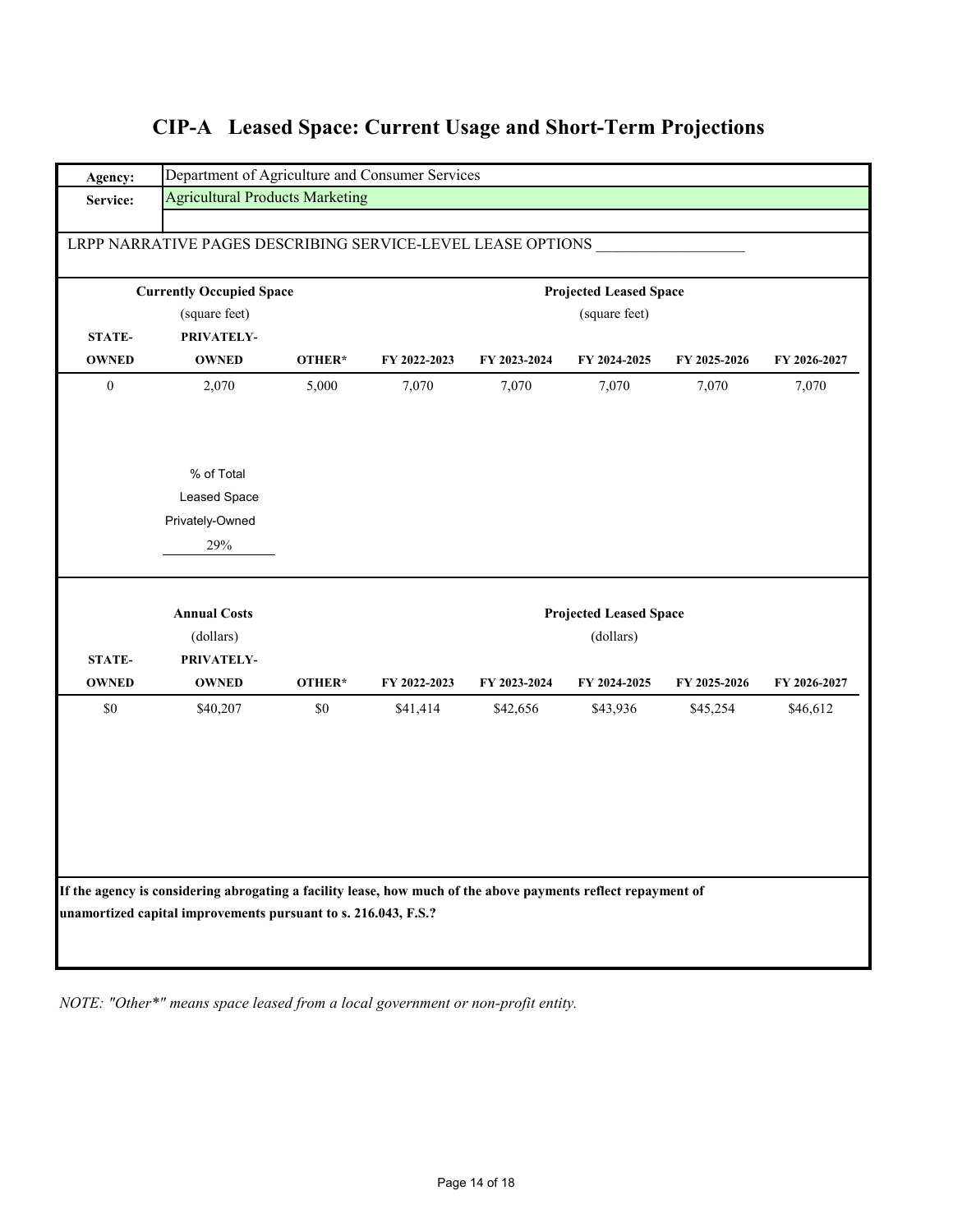| Agency:       | Department of Agriculture and Consumer Services                                                               |               |              |              |                               |              |              |  |  |
|---------------|---------------------------------------------------------------------------------------------------------------|---------------|--------------|--------------|-------------------------------|--------------|--------------|--|--|
| Service:      | Aquaculture                                                                                                   |               |              |              |                               |              |              |  |  |
|               | LRPP NARRATIVE PAGES DESCRIBING SERVICE-LEVEL LEASE OPTIONS                                                   |               |              |              |                               |              |              |  |  |
|               |                                                                                                               |               |              |              |                               |              |              |  |  |
|               | <b>Currently Occupied Space</b>                                                                               |               |              |              | <b>Projected Leased Space</b> |              |              |  |  |
|               | (square feet)                                                                                                 | (square feet) |              |              |                               |              |              |  |  |
| STATE-        | PRIVATELY-                                                                                                    |               |              |              |                               |              |              |  |  |
| <b>OWNED</b>  | <b>OWNED</b>                                                                                                  | OTHER*        | FY 2022-2023 | FY 2023-2024 | FY 2024-2025                  | FY 2025-2026 | FY 2026-2027 |  |  |
| 4,570         | 1,764                                                                                                         | 411           | 6,745        | 6,745        | 6,745                         | 6,745        | 6,745        |  |  |
|               |                                                                                                               |               |              |              |                               |              |              |  |  |
|               | % of Total                                                                                                    |               |              |              |                               |              |              |  |  |
|               | Leased Space                                                                                                  |               |              |              |                               |              |              |  |  |
|               | Privately-Owned                                                                                               |               |              |              |                               |              |              |  |  |
|               | 26%                                                                                                           |               |              |              |                               |              |              |  |  |
|               | <b>Annual Costs</b>                                                                                           |               |              |              | <b>Projected Leased Space</b> |              |              |  |  |
|               | (dollars)                                                                                                     |               |              |              | (dollars)                     |              |              |  |  |
| <b>STATE-</b> | PRIVATELY-                                                                                                    |               |              |              |                               |              |              |  |  |
| <b>OWNED</b>  | <b>OWNED</b>                                                                                                  | OTHER*        | FY 2022-2023 | FY 2023-2024 | FY 2024-2025                  | FY 2025-2026 | FY 2026-2027 |  |  |
| \$78,513      | \$34,679                                                                                                      | \$5,138       | \$121,879    | \$125,535    | \$129,301                     | \$133,180    | \$137,176    |  |  |
|               |                                                                                                               |               |              |              |                               |              |              |  |  |
|               |                                                                                                               |               |              |              |                               |              |              |  |  |
|               |                                                                                                               |               |              |              |                               |              |              |  |  |
|               |                                                                                                               |               |              |              |                               |              |              |  |  |
|               |                                                                                                               |               |              |              |                               |              |              |  |  |
|               |                                                                                                               |               |              |              |                               |              |              |  |  |
|               | If the agency is considering abrogating a facility lease, how much of the above payments reflect repayment of |               |              |              |                               |              |              |  |  |
|               |                                                                                                               |               |              |              |                               |              |              |  |  |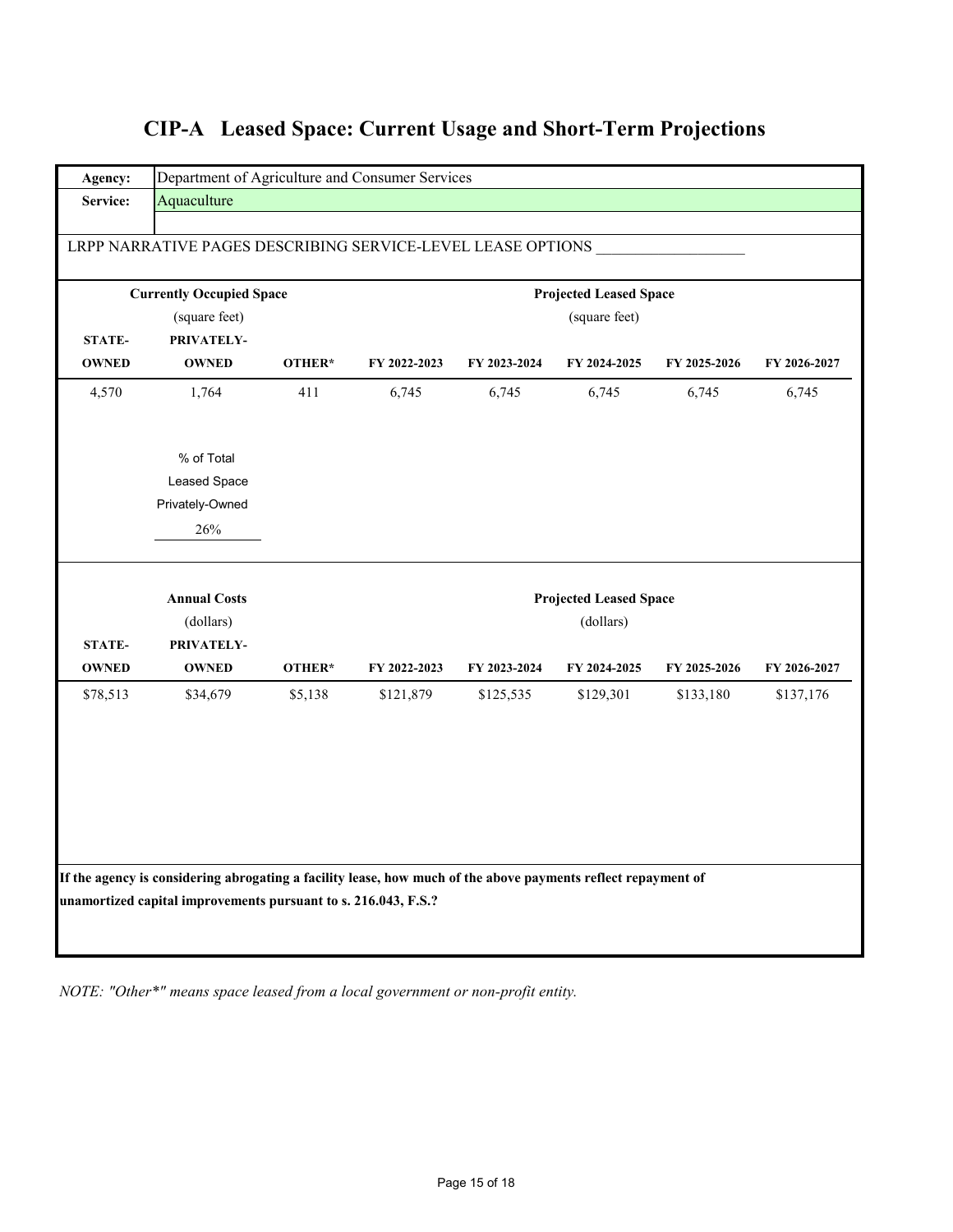|  | <b>CIP-A</b> Leased Space: Current Usage and Short-Term Projections |  |  |  |  |
|--|---------------------------------------------------------------------|--|--|--|--|
|--|---------------------------------------------------------------------|--|--|--|--|

| Agency:          | Department of Agriculture and Consumer Services                                                               |          |              |              |                               |              |              |  |
|------------------|---------------------------------------------------------------------------------------------------------------|----------|--------------|--------------|-------------------------------|--------------|--------------|--|
| Service:         | Animal Pest and Disease Control                                                                               |          |              |              |                               |              |              |  |
|                  |                                                                                                               |          |              |              |                               |              |              |  |
|                  | LRPP NARRATIVE PAGES DESCRIBING SERVICE-LEVEL LEASE OPTIONS                                                   |          |              |              |                               |              |              |  |
|                  | <b>Currently Occupied Space</b>                                                                               |          |              |              | <b>Projected Leased Space</b> |              |              |  |
|                  | (square feet)<br>(square feet)                                                                                |          |              |              |                               |              |              |  |
| STATE-           | PRIVATELY-                                                                                                    |          |              |              |                               |              |              |  |
| <b>OWNED</b>     | <b>OWNED</b>                                                                                                  | OTHER*   | FY 2022-2023 | FY 2023-2024 | FY 2024-2025                  | FY 2025-2026 | FY 2026-2027 |  |
| $\boldsymbol{0}$ | 1,192                                                                                                         | 648      | 1,840        | 1,840        | 1,840                         | 1,840        | 1,840        |  |
|                  | % of Total                                                                                                    |          |              |              |                               |              |              |  |
|                  | Leased Space                                                                                                  |          |              |              |                               |              |              |  |
|                  | Privately-Owned                                                                                               |          |              |              |                               |              |              |  |
|                  | 65%                                                                                                           |          |              |              |                               |              |              |  |
|                  | <b>Annual Costs</b>                                                                                           |          |              |              | <b>Projected Leased Space</b> |              |              |  |
|                  | (dollars)                                                                                                     |          |              |              | (dollars)                     |              |              |  |
| <b>STATE-</b>    | PRIVATELY-                                                                                                    |          |              |              |                               |              |              |  |
| <b>OWNED</b>     | <b>OWNED</b>                                                                                                  | OTHER*   | FY 2022-2023 | FY 2023-2024 | FY 2024-2025                  | FY 2025-2026 | FY 2026-2027 |  |
| $\$0$            | \$19,964                                                                                                      | \$10,692 | \$31,576     | \$32,523     | \$33,499                      | \$34,504     | \$35,539     |  |
|                  |                                                                                                               |          |              |              |                               |              |              |  |
|                  |                                                                                                               |          |              |              |                               |              |              |  |
|                  |                                                                                                               |          |              |              |                               |              |              |  |
|                  |                                                                                                               |          |              |              |                               |              |              |  |
|                  |                                                                                                               |          |              |              |                               |              |              |  |
|                  |                                                                                                               |          |              |              |                               |              |              |  |
|                  | If the agency is considering abrogating a facility lease, how much of the above payments reflect repayment of |          |              |              |                               |              |              |  |
|                  | unamortized capital improvements pursuant to s. 216.043, F.S.?                                                |          |              |              |                               |              |              |  |
|                  |                                                                                                               |          |              |              |                               |              |              |  |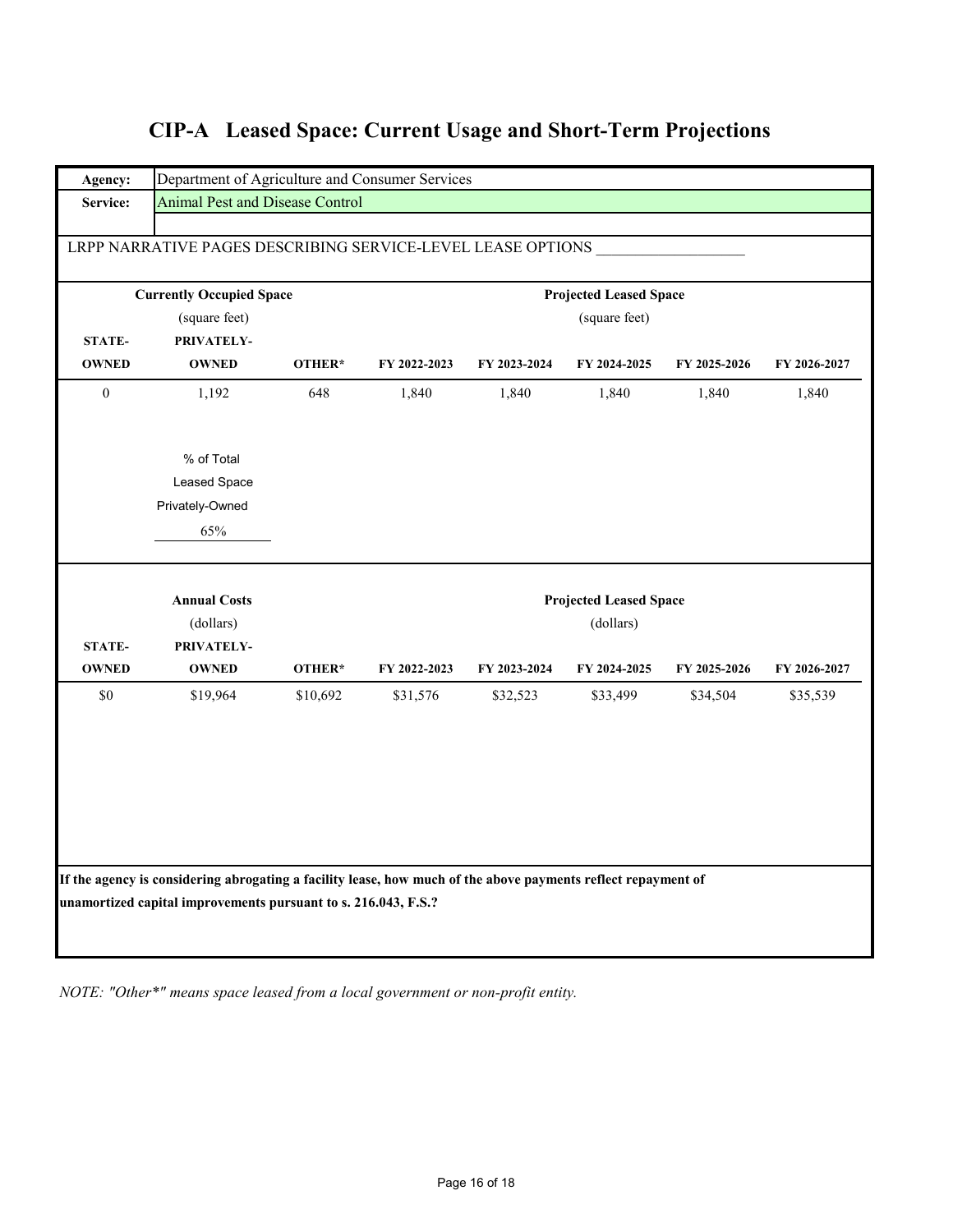|                               | LRPP NARRATIVE PAGES DESCRIBING SERVICE-LEVEL LEASE OPTIONS<br><b>Currently Occupied Space</b> |          |              |              | <b>Projected Leased Space</b> |              |              |
|-------------------------------|------------------------------------------------------------------------------------------------|----------|--------------|--------------|-------------------------------|--------------|--------------|
|                               | (square feet)                                                                                  |          |              |              | (square feet)                 |              |              |
| <b>STATE-</b>                 | PRIVATELY-                                                                                     |          |              |              |                               |              |              |
| <b>OWNED</b>                  | <b>OWNED</b>                                                                                   | OTHER*   | FY 2022-2023 | FY 2023-2024 | FY 2024-2025                  | FY 2025-2026 | FY 2026-2027 |
| $\boldsymbol{0}$              | 29,757                                                                                         | 1,310    | 31,067       | 31,067       | 31,067                        | 31,067       | 31,067       |
|                               | % of Total                                                                                     |          |              |              |                               |              |              |
|                               | Leased Space                                                                                   |          |              |              |                               |              |              |
|                               | Privately-Owned                                                                                |          |              |              |                               |              |              |
|                               | 96%                                                                                            |          |              |              |                               |              |              |
|                               | <b>Annual Costs</b>                                                                            |          |              |              | <b>Projected Leased Space</b> |              |              |
|                               | (dollars)                                                                                      |          |              |              | (dollars)                     |              |              |
| <b>STATE-</b><br><b>OWNED</b> | PRIVATELY-<br><b>OWNED</b>                                                                     | OTHER*   | FY 2022-2023 | FY 2023-2024 | FY 2024-2025                  | FY 2025-2026 | FY 2026-2027 |
| \$0                           | \$587,884                                                                                      | \$23,916 | \$630,154    | \$649,059    | \$668,530                     | \$688,586    | \$709,244    |
|                               |                                                                                                |          |              |              |                               |              |              |
|                               |                                                                                                |          |              |              |                               |              |              |
|                               |                                                                                                |          |              |              |                               |              |              |